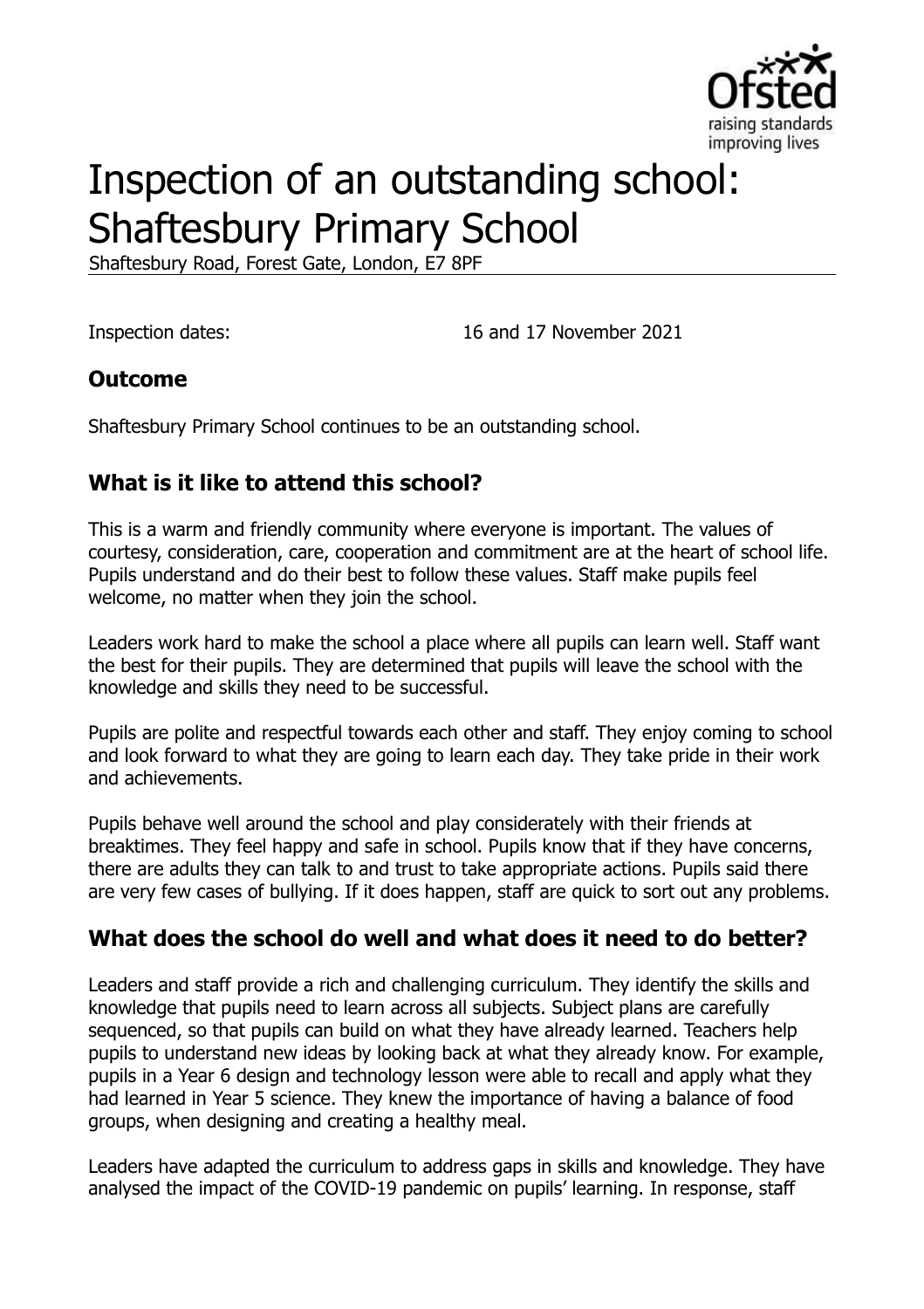

have prioritised practical activities, for instance, in subjects such as science and design and technology. This is to support the development of all aspects of pupils' knowledge in these subjects.

The teaching of early reading begins as soon as the children start school. Well-trained staff help pupils to become confident and fluent readers. They are swift to support any pupil who falls behind or is new to the school. Staff encourage pupils to develop a love of reading. Older pupils study a wide range of high-quality texts. Often these help pupils' learning in other subjects. For example, pupils in Year 6 spoke of how 'Goodnight Mr Tom' improved their history knowledge.

In mathematics, as with other subjects, staff are clear about what to teach and when. In the early years, knowledge of numbers is a key focus. Staff use their subject expertise to help children grasp concepts securely. As they move through the school, pupils apply their knowledge of number and place value to solve word problems. Teachers use correct mathematical language and well-chosen activities to develop pupils' understanding. They revisit concepts, so that pupils develop their knowledge in greater depth. The curriculum provides well-planned opportunities for pupils to deepen their fluency, reasoning and problem-solving skills.

Staff are prompt to identify pupils with special educational needs and/or disabilities (SEND). They are skilled in making adaptations to meet pupils' needs. All pupils, including those with SEND, flourish both academically and socially. Leaders work closely with external agencies, families and staff to make sure pupils get the right type of support.

Leaders understand how young children learn and what they need to achieve well. Skilled staff establish routines that allow the youngest children to settle quickly. They plan a wide range of opportunities for children to deepen their learning and to learn new things. Pupils across the school behave well. Their lessons are rarely disrupted by poor behaviour.

Leaders know the community they serve. They provide pupils with many experiences to extend their learning, including trips to London museums. Pupils like the wide range of after-school clubs. These help them to develop their wider interests and talents. Pupils enjoy making a difference. For example, as 'climate ambassadors' and members of the 'Junior Leadership Team'.

Leaders are keen to share their practice. They offer training and support to other local schools. The trust works closely with the local governing board to provide challenge and support for leaders. Working in partnership with leaders, they have taken steps to reduce staff workload. Staff are proud to work at the school. They appreciate the ongoing training that they receive and the well-being opportunities.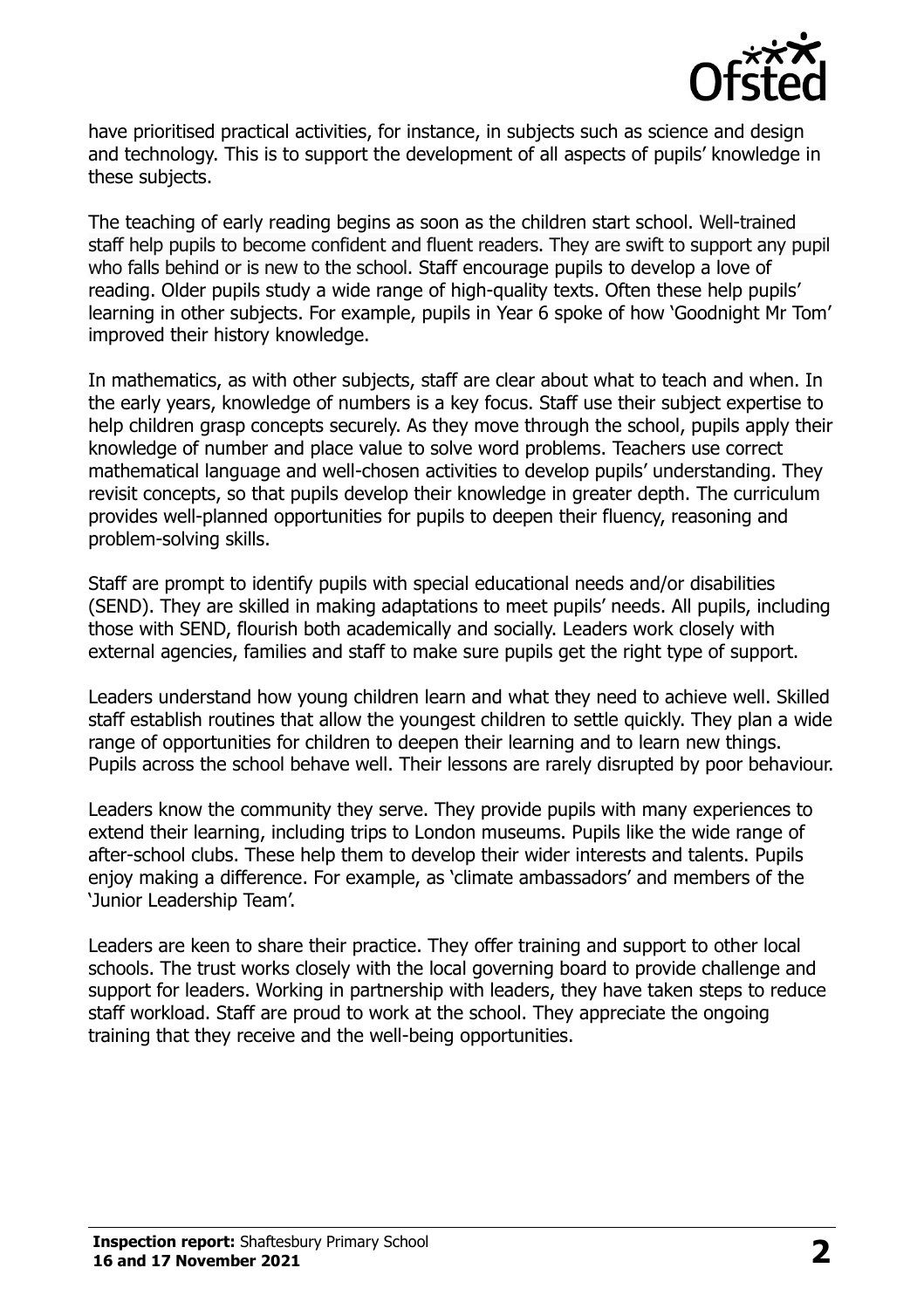

# **Safeguarding**

The arrangements for safeguarding are effective.

Adults are well trained in keeping children safe. This helps to ensure that they can identify possible signs of abuse and neglect. All staff understand their roles and responsibilities. The culture of safeguarding is strong.

Leaders make sure that all necessary checks are undertaken on adults before they can work at the school. Safeguarding records are thorough and detailed. Any concerns raised are recorded carefully. Leaders work with other agencies to support vulnerable pupils and their families.

Pupils are taught how to keep themselves safe, both physically and online. Pupils know they can speak to staff if they have concerns.

## **Background**

When we have judged a school to be outstanding, we will then normally go into the school about once every four years to confirm that the school remains outstanding. This is called a section 8 inspection of a good or outstanding school, because it is carried out under section 8 of the Education Act 2005. We do not give graded judgements on a section 8 inspection. However, if we find evidence that a school would now receive a higher or lower grade, then the next inspection will be a section 5 inspection. Usually this is within one to two years of the date of the section 8 inspection. If we have serious concerns about safeguarding, behaviour or the quality of education, we will deem the section 8 inspection as a section 5 inspection immediately.

This is the first section 8 inspection since we judged the predecessor school, Shaftesbury Primary School, to be outstanding in March 2016.

#### **How can I feed back my views?**

You can use [Ofsted Parent View](https://parentview.ofsted.gov.uk/) to give Ofsted your opinion on your child's school, or to find out what other parents and carers think. We use information from Ofsted Parent View when deciding which schools to inspect, when to inspect them and as part of their inspection.

The Department for Education has further quidance on how to complain about a school.

If you are the school and you are not happy with the inspection or the report, you can [complain to Ofsted.](https://www.gov.uk/complain-ofsted-report)

#### **Further information**

You can search for [published performance information](http://www.compare-school-performance.service.gov.uk/) about the school.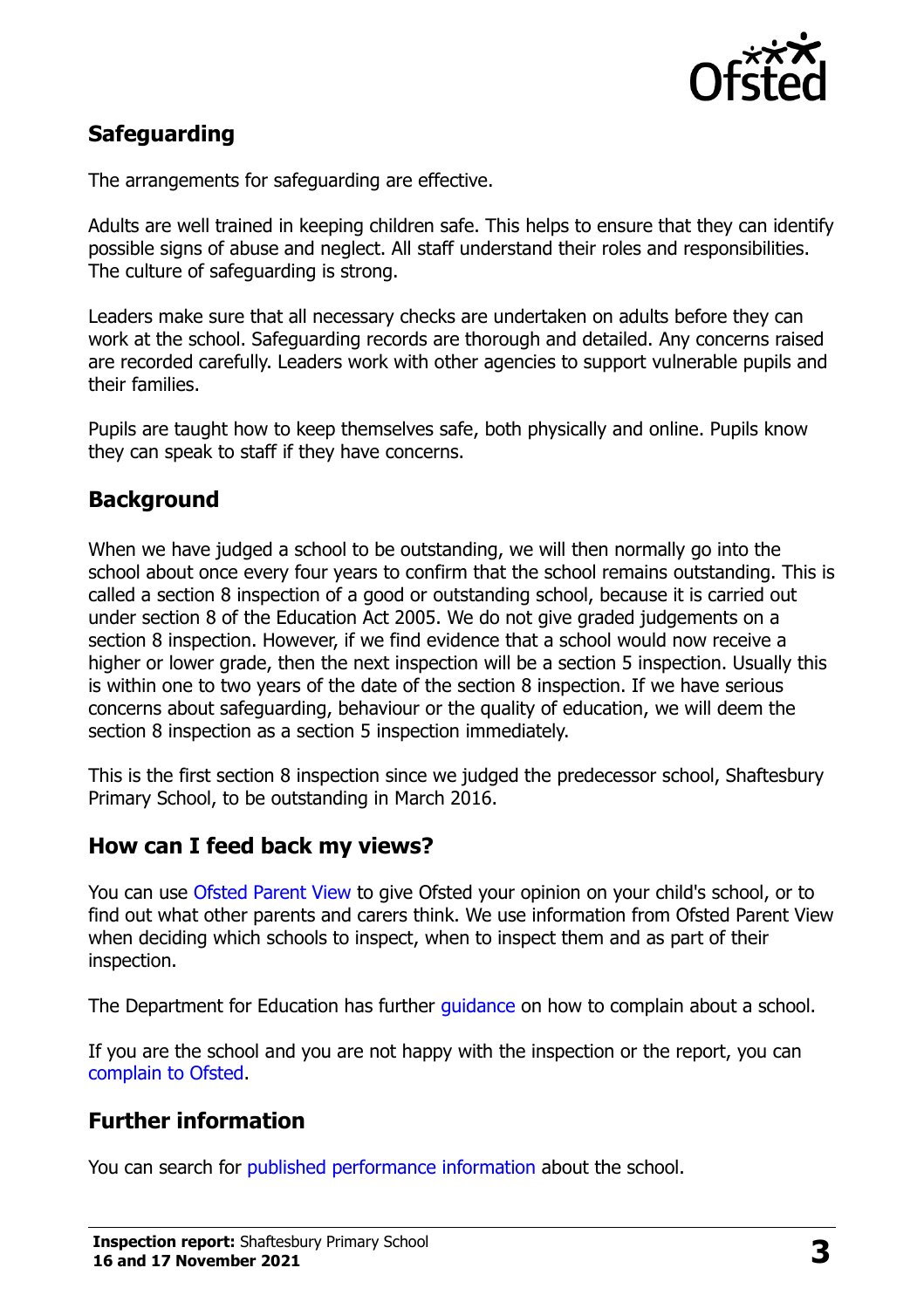

In the report, ['disadvantaged pupils'](http://www.gov.uk/guidance/pupil-premium-information-for-schools-and-alternative-provision-settings) refers to those pupils who attract government pupil premium funding: pupils claiming free school meals at any point in the last six years and pupils in care or who left care through adoption or another formal route.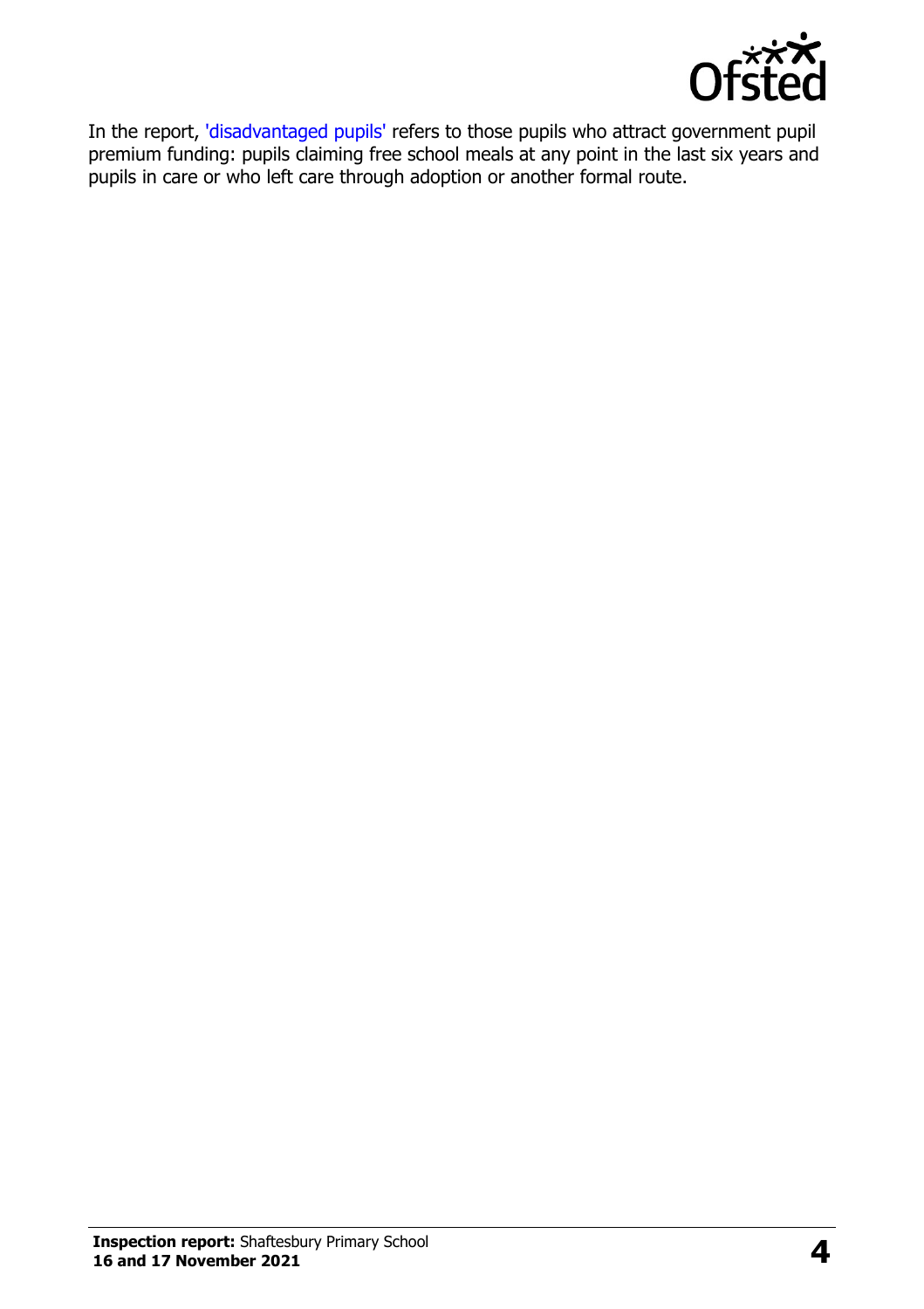

## **School details**

| Unique reference number             | 145627                                                                |
|-------------------------------------|-----------------------------------------------------------------------|
| <b>Local authority</b>              | Newham                                                                |
| <b>Inspection number</b>            | 10201092                                                              |
| <b>Type of school</b>               | Primary                                                               |
| <b>School category</b>              | Academy converter                                                     |
| Age range of pupils                 | 3 to 11                                                               |
| <b>Gender of pupils</b>             | Mixed                                                                 |
| Number of pupils on the school roll | 620                                                                   |
| <b>Appropriate authority</b>        | Board of trustees                                                     |
| <b>Chair of governing body</b>      | Pam Chadha                                                            |
| <b>Headteacher</b>                  | <b>Geoff Hadlow</b>                                                   |
| Website                             | https://www.shaftesburyprimaryschool.co.u<br>k/                       |
| Date of previous inspection         | Not previously inspected under section 5 of<br>the Education Act 2005 |

#### **Information about this school**

- Shaftesbury Primary School converted to become an academy in April 2018. When its predecessor school, Shaftesbury Primary School, was last inspected by Ofsted, it was judged to be outstanding.
- Shaftesbury Primary School is much larger than the average-sized primary school.
- A high proportion of pupils join or leave the school at different times in the school year.
- The school does not use any alternative provision.
- $\blacksquare$  The school runs a breakfast club.

# **Information about this inspection**

- This was the first routine inspection the school received since the COVID-19 pandemic began. The inspectors discussed the impact of the pandemic with school leaders and have taken that into account in their evaluation.
- During the inspection, the inspectors met with the headteacher, deputy headteacher, other leaders and staff at the school. They met with the chief executive officer of the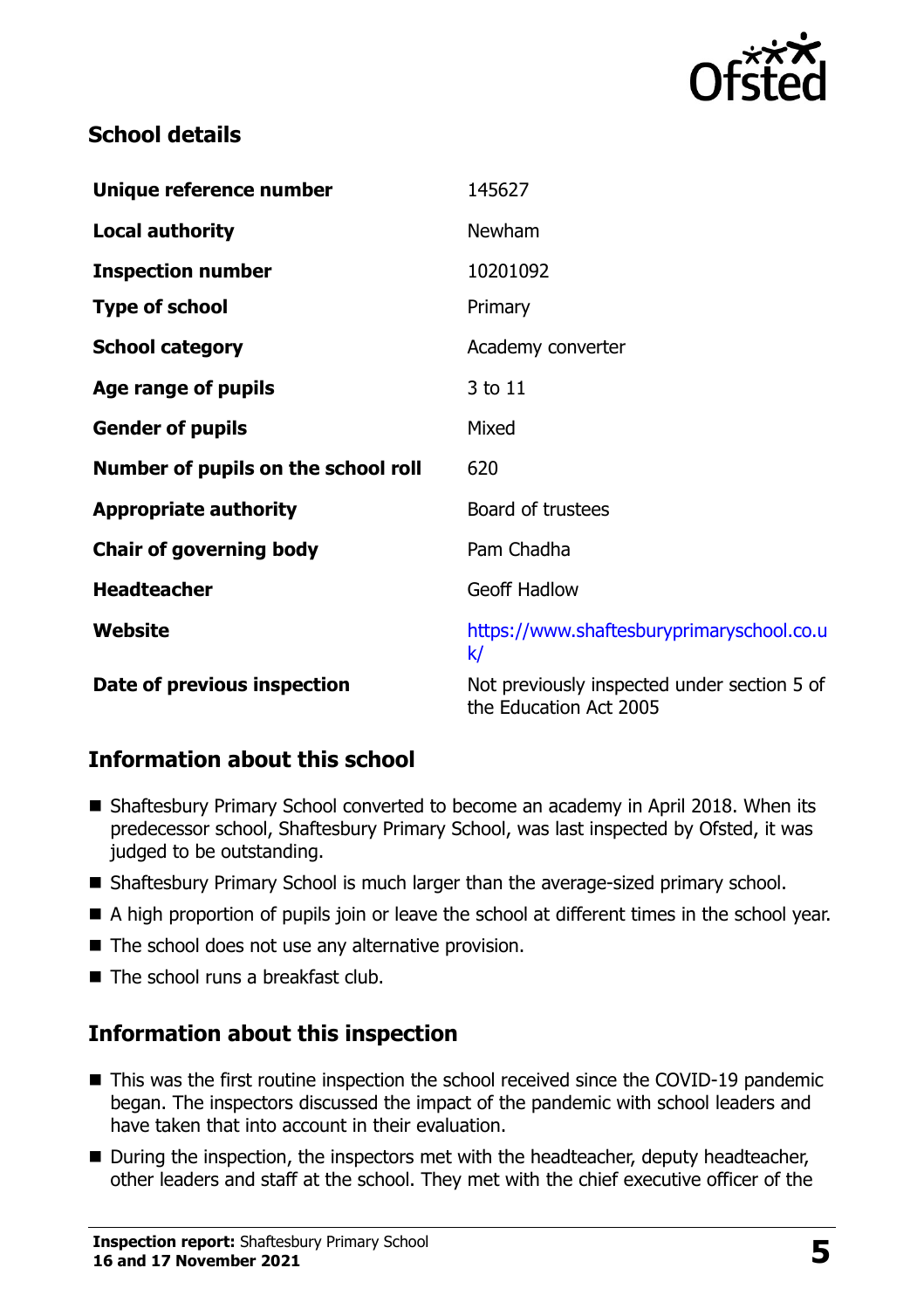

trust, the chair and vice-chair of the governing body and also spoke with the school's improvement partner.

- The inspection team carried out deep dives in these subjects: reading, mathematics, design and technology, and personal, social, health and economic education. To do this, they met with subject leaders, had discussions with staff and pupils, visited lessons and looked at pupils' work. Inspectors also considered leaders' provision for pupils with SEND. In addition, they looked at planning in history and geography.
- Inspectors met with groups of pupils to talk about their work, behaviour and their experiences of school.
- To evaluate the effectiveness of safeguarding, the inspectors viewed the school's website and policies, met with the designated safeguarding leader, spoke with pupils, staff and governors, and checked relevant documentation and safeguarding records.
- Inspectors observed pupils' behaviour in lessons, at playtime and at lunchtime.
- Inspectors considered a number of policy documents. They considered 19 responses to Ofsted's Parent View and reviewed 31 responses to Ofsted's questionnaire for staff.

#### **Inspection team**

Chris Birtles, lead inspector **Chris Birtles**, lead inspector

Alison Martin **Alison Martin Constanting Constanting Constanting Constanting Constanting Constanting Constanting Constanting Constanting Constanting Constanting Constanting Constanting Constanting Constanting Constanting**